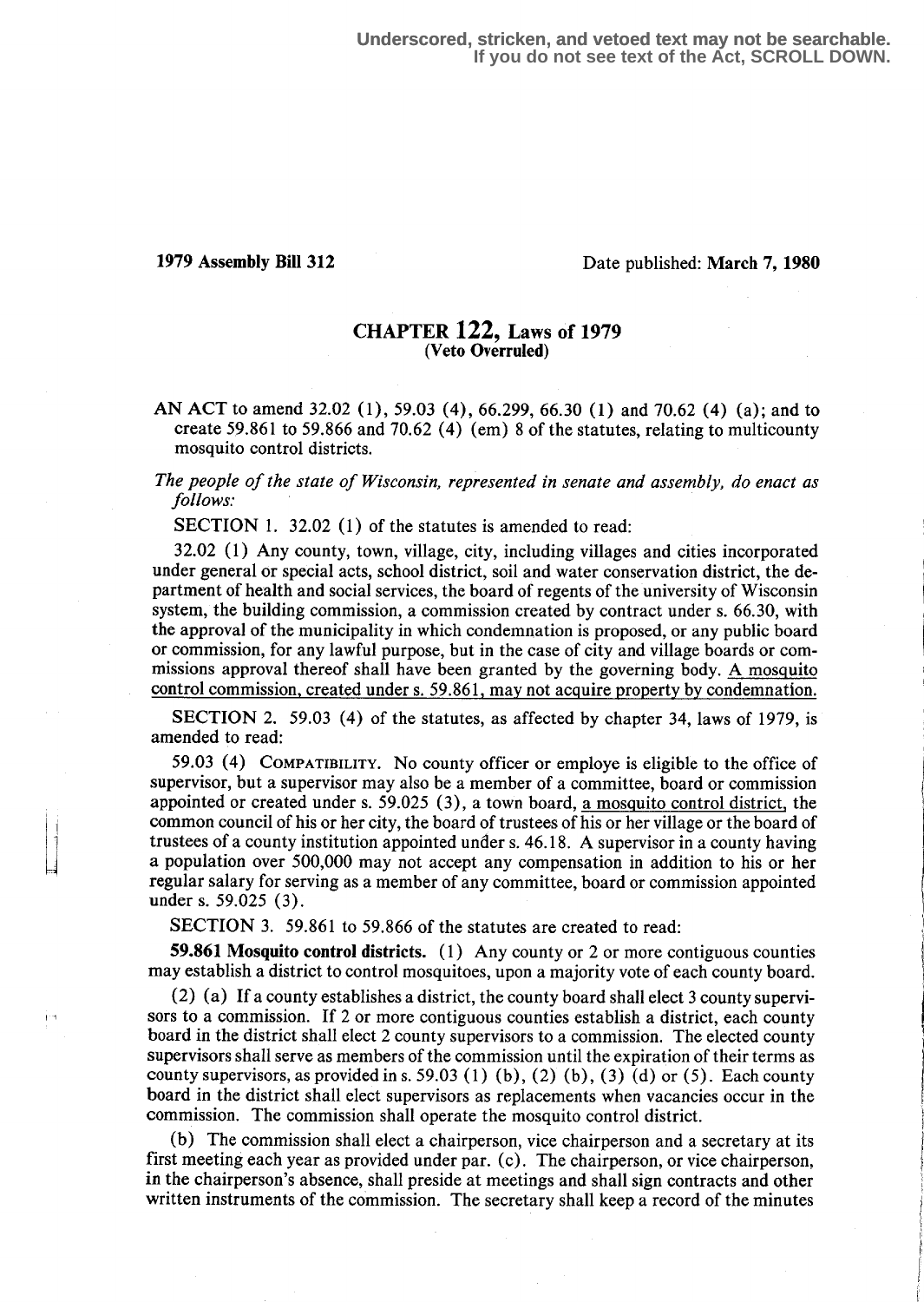### 823 CHAPTER 122

of each meeting that is available for public inspection at all reasonable times, and shall mail notices to all members of the time and place of meetings.

(c) The commission shall meet on the first Thursday after the first Monday in January to select officers of the commission and to conduct other organizational business. The commission shall also meet if the chairperson calls a meeting, or within 48 hours if a majority of the members of the commission request a meeting in writing, specifying the time and place for the meeting. The commission shall give adequate public notice of the time, place and purpose of each meeting. All business of the commission shall be open to the public.

(d) The county board of each county in the district shall reimburse commissioners representing that county in the manner provided in s. 59.06 for county board committee members.

59.863 Commission; powers and duties. (1) The commission may:

(a) Adopt bylaws to regulate its own proceedings.

(b) Employ the persons and contract for services to carry out the mosquito control program. The commission may not employ any person related to a commissioner .

(c) Reimburse employes for expenses incurred or paid in the performance of their duties, and provide a reasonable daily reimbursement.

(d) Purchase materials, supplies and equipment to carry out the mosquito control program.

(e) Take measures to control mosquitoes in accordance with expert and technical plans.

(f) Accept gifts of property to control mosquitoes.

(g) Dispose of property of the commission or mosquito control district, if no longer needed to control mosquitoes, by selling the property on competitive bids after 2 weeks' published notice.

(h) Obtain public liability and worker's compensation insurance.

(i) Enter into agreements with other political subdivisions of the state outside the mosquito control district to conduct mosquito control activities within these subdivisions, to promote mosquito control in the district.

(im) Enter into agreements with contiguous states or political subdivisions in contiguous states, as provided in s.  $66.30(5)$ , to conduct mosquito control activities within those states or subdivisions, to promote mosquito control in the mosquito control district.

(j) Collect from all counties in the district money for operation of the district .

(k) Require employes of the commission who handle commission funds to furnish surety bonds, in amounts the commission may determine.

(L) Perform other acts reasonable and necessary to carry out the functions of the commission .

(2) Members or employes of the commission may request admission onto any property within the district at reasonable times to determine if mosquito breeding is present. If the owner or occupant refuses admission, the commission member or employe shall seek a warrant to inspect the property as a potential mosquito breeding ground. Commission members or employes may enter upon property to clean up stagnant pools of water or shores of lakes or streams, and may spray mosquito breeding areas with insecticides subject to the approval of the district director and the department of natural resources. The commission shall notify the property owner of any pending action under this subsection and shall provide the property owner with a hearing prior to acting under this subsection if the owner objects to the commission's actions.

(3) The commission shall: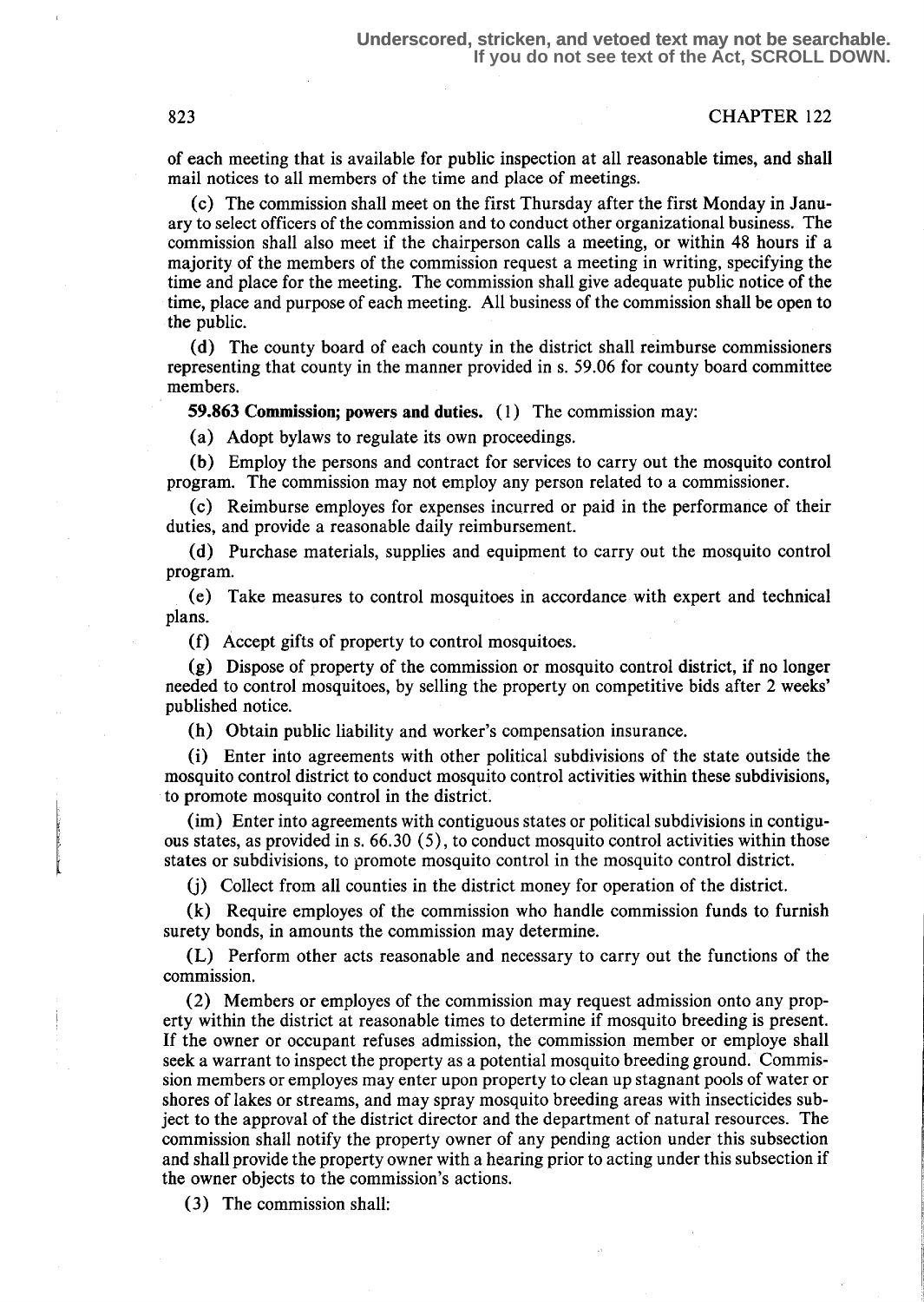## CHAPTER 122 824

 $\mathbf{r}$ 

(a) Submit to the board of each county participating in the mosquito control district, at the end of each calendar year, a complete audit of the financial transactions concluded and a progress report indicating the actions taken to control mosquitoes.

(b) Publish a notice for general circulation in each of the counties in the district for bids at least 10 days prior to purchasing materials or services costing more than \$2,500 . The notice shall state the nature of the work or purchase, the terms and conditions upon which the contract will be awarded, and the time and place where bids will be received, opened and read publicly. The commission may reject all bids after the reading or shall award the contract to the lowest responsible bidder. The commission may award the contract to any unit of government without the intervention of bidding, under s. 66.299 . The district business administrator shall execute all contracts in writing, and may require the contracting party to provide a bond to ensure performance of the contract . The commission may direct the business administrator to purchase materials or services costing \$5,000 or less on the open market at the lowest price available, without securing competitive bids, if the commission declares that an emergency exists by an affirmative vote of five-sixths of the commission. In this paragraph, an "emergency" is an unforeseen circumstance that jeopardizes life or property.

(c) Employ and fix the duties and compensation of a full-time or part-time entomologist to act as director of the mosquito control program, who shall develop and supervise the execution of the program.

(d) Employ and fix the duties and compensation of a full-time or part-time business administrator, who shall administer the business affairs of the commission and shall keep an account of all receipts and disbursements by date, source and amount.

59.864 Adverse interest of commissioners. No commissioner may have any personal or financial interest in any contract made by the commission . Any violation of this section resulting in a conviction shall void the contract, and shall disqualify the commissioner convicted of the violation from membership on the commission .

59.865 Financing. On or before October 1 of each year, the commission shall require each county within the mosquito control district to contribute an amount per resident of the county to carry out the purposes of ss . 59 .861 to 59.866. The commission shall determine the amount to charge per resident. The commission shall certify in writing to the county clerk of each county participating in the mosquito control district, the total amount of the county's contribution to the mosquito control district.

**59.866 Dissolution of the district.** (1) (a) Any county may terminate its participation in the district upon a majority vote of the county board and 12 months' notice to the chairperson of the commission . If a county terminates its participation in the district, a board of appraisers as established in par. (b) shall appraise the property of the commission .

(b) The board of appraisers shall consist of 3 members, one appointed by the terminating county, one by the commission and one by the other 2 members of the appraisal board. If the 2 appraisers cannot agree on the appointment of the 3rd appraiser within 30 days, the commission may appoint the 3rd appraiser. The commission shall pay to the treasurer of the terminating county an amount equal to that county's share in the net assets of the commission, proportionate to the county's financial contribution to the mosquito control district. The terminating county shall remain liable for its allocated share of the contractual obligations of the mosquito control district .

(2) If the district dissolves, the commission shall sell all of its property. The proceeds of the sale remaining after payment of all debts, obligations and liabilities of the district, plus any balance in the fund, shall be divided and paid to the county treasurers of the member counties in proportion to each county's financial contribution to the district. Member counties shall remain liable for unpaid debts after the dissolution of the district.

SECTION 4. 66.299 of the statutes is amended to read: